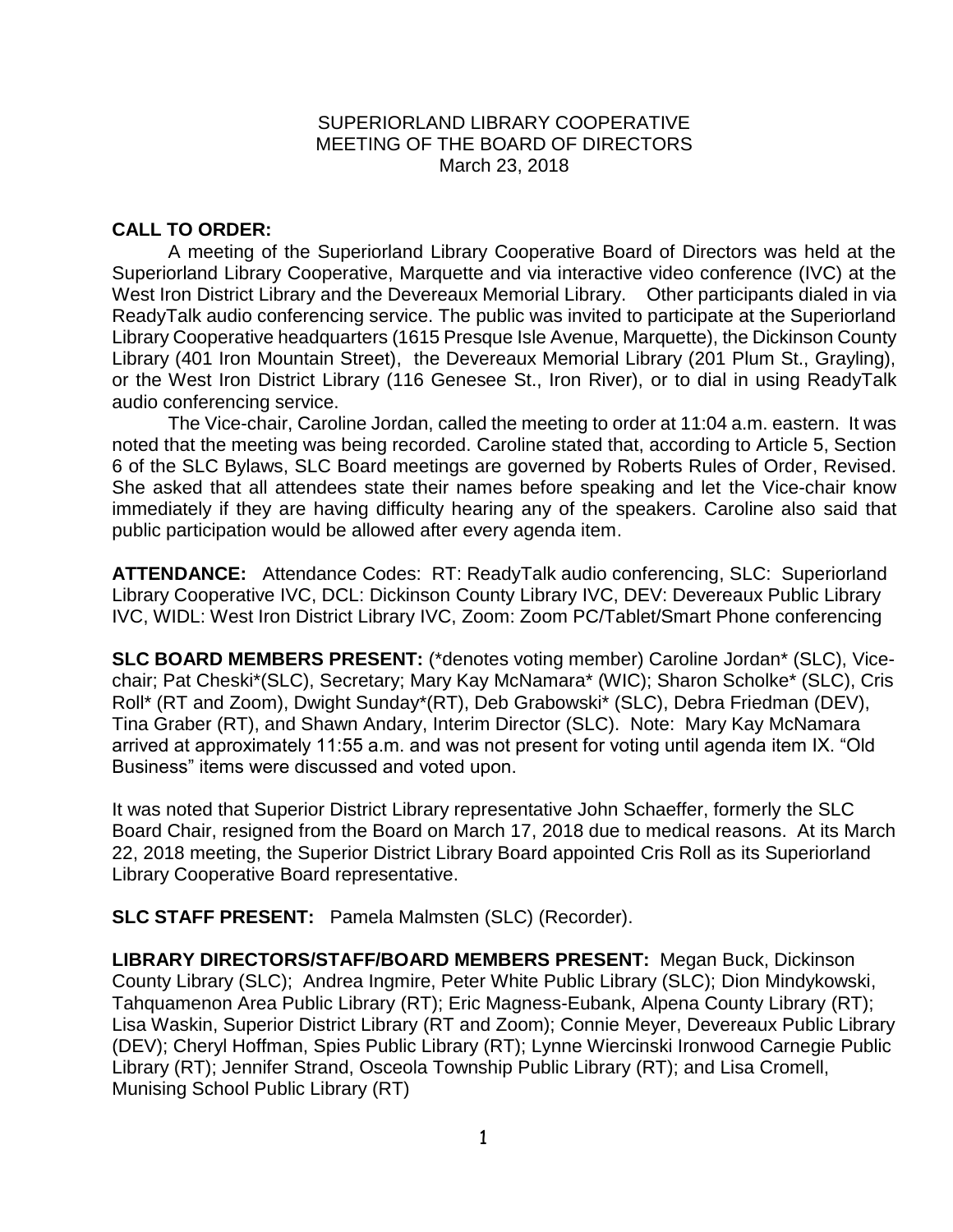## **VOTING BOARD MEMBER ABSENT:** Pat Houle

#### **APPROVAL OF THE AGENDA**:

Sharon Scholke made a motion to approve the agenda as presented. The motion was seconded by Pat Cheski. After discussion, it was agreed that there should be one addition to the agenda.

Sharon Scholke moved **TO AMEND HER MOTION TO APPROVE THE AGENDA WITH ONE ADDITION: UNDER "NEW BUSINESS" ITEM "C" ADD "NOMINATION AND ELECTION OF A CHAIR.** Pat Cheski seconded the amended motion.

**Roll call**: Cris Roll: Yes, Deb Grabowski: Yes, Sharon Scholke: Yes, Pat Cheski: Yes, Dwight Sunday: Yes, Caroline Jordan: Yes. Total: Yes: (6), No: (0), Abstain: (0). Motion carries unanimously. (Note: Mary Kay McNamara was not present for this vote.)

# **APPROVAL OF THE REGULAR BOARD MEETING MINUTES OF FEBRUARY 23, 2018:**

Sharon Scholke **MOVED TO APPROVE THE MINUTES OF THE REGULAR BOARD MEETING OF FEBRUARY 23, 2018 AS PRESENTED.** The motion was seconded by Pat Cheski.

**Roll call**: Cris Roll: Yes, Deb Grabowski: Yes, Sharon Scholke: Yes, Pat Cheski: Yes, Dwight Sunday: Yes, Caroline Jordan: Yes. Total: Yes: (6), No: (0), Abstain: (0). Motion carries unanimously. (Note: Mary Kay McNamara was not present for this vote.)

# **APPROVAL OF THE SPECIAL BOARD MEETING MINUTES OF MARCH 9, 2018:**  Sharon Scholke **MOVED TO APPROVE THE MINUTES OF THE SPECIAL BOARD**

**MEETING OF MARCH 9, 2018 AS PRESENTED**. The motion was seconded by Pat Cheski. Discussion: Sharon Scholke and Deb Grabowski made comments about the

Cooperative Director job posting that was discussed at the March 9 meeting.

**Roll call**: Cris Roll: Yes, Deb Grabowski: No, Sharon Scholke: Yes, Pat Cheski: Yes, Dwight Sunday: Yes, Caroline Jordan: Yes. Total: Yes: (5), No: (1), Abstain: (0). Motion carries. (Note: Mary Kay McNamara was not present for this vote.)

#### **FINANCIAL REPORT:** Pam Malmsten presented the financial report.

February 2018 Cash Disbursements: The \$1015.46 payment (account 3-730 computer supplies) to Amazon is mostly for Makerspace equipment, including a 3D printer (\$399). Also included in computer supplies is the Zoom Renewal (598.90) and SurveyMonkey subscription renewal (\$336).

Pat Cheski **MOVED TO APPROVE FEBRUARY 2018 CASH DISBURSEMENTS OF \$41,350.95.** The motion was seconded by Deb Grabowski.

**Roll call**: Cris Roll: Yes, Deb Grabowski: Yes, Sharon Scholke: Yes, Pat Cheski: Yes, Dwight Sunday: Yes, Caroline Jordan: Yes. Total: Yes: (6), No: (0), Abstain: (0). Motion carries unanimously. (Note: Mary Kay McNamara was not present for this vote.)

#### Year to Date Expense and Revenue Reports as of 02/28/2018*:*

Expenses: The professional and contractual (3-801) line item is over the 5/12 budget figure; this is mostly because the RIDES delivery subsidies were paid in full last summer (\$16,387.50 FY 2018 expense). Electronic subscriptions (3-959) are over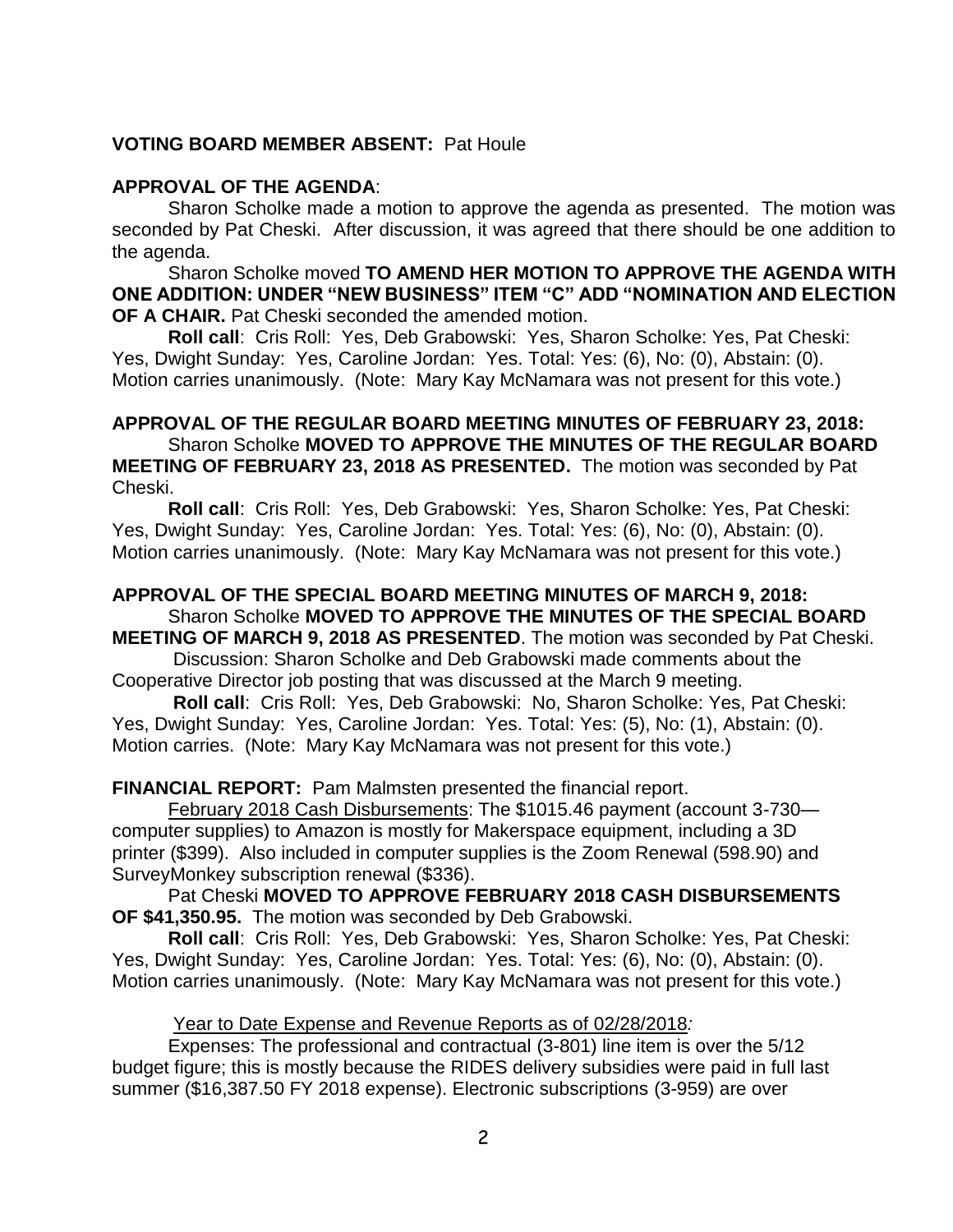because the SLC's contribution to the Zinio digital magazine subscription (\$6,927) was paid in full in January 2018.

Revenues: The first 50% direct state aid payment has been received and the indirect payments from member libraries should start coming in soon.

Pat Cheski **MOVED TO APPROVE THE YEAR TO DATE REPORTS AS OF 02/28/2018** [with total revenues of \$263,884 and total expenses of \$310,554]. The motion was seconded by Sharon Scholke.

**Roll call**: Cris Roll: Yes, Deb Grabowski: Yes, Sharon Scholke: Yes, Pat Cheski: Yes, Dwight Sunday: Yes, Caroline Jordan: Yes. Total: Yes: (6), No: (0), Abstain: (0). Motion carries unanimously. (Note: Mary Kay McNamara was not present for this vote.)

Balance Sheet as of 02/28/2018: Pam Malmsten reported that, as of 02/28/2018, total SLC assets were \$809,837.43 and total Liabilities plus Fund Balances were \$809,837.43.

Deb Grabowski **MOVED TO APPROVE THE BALANCE SHEET AS OF 02/28/2018**. The motion was seconded by Pat Cheski.

**Roll call**: Cris Roll: Yes, Deb Grabowski: Yes, Sharon Scholke: Yes, Pat Cheski: Yes, Dwight Sunday: Yes, Caroline Jordan: Yes. Total: Yes: (6), No: (0), Abstain: (0). Motion carries unanimously. (Note: Mary Kay McNamara was not present for this vote.)

Approval of the FY 2016/2017 Financial Audit: The 2016/2017 independent financial audit for FY 2016/2017 was sent to the Board in advance of the meeting and posted on the web page.

The Statement of Revenues, Expenditures, and Changes in Fund Balance— Budget and Actual (page 33) compares actual revenues and expenditures with the budgeted line item figures. The report shows that no line item expenditures exceeded the budgeted line item figures, as required by GASB rules. The total of all fund balances at the beginning of FY 2017 was \$700,855; at the end of the year it was \$701,035.

The Schedule of Revenues, Expenditures, and Changes in Fund Balance (page 35) breaks down all of the revenues and expenses by class. On October 1, 2017, SLC had \$667,510 in the General Fund Unrestricted Fund Balance. At year end there was \$0 General Fund net income; net income was used to make a lump sum payment of \$29,604 to SLC's MERS defined benefit pension plan Surplus Division and \$2,526 was transferred to the Paid Time Off Restricted Fund Balance. This resulted in a final total of \$664,984 in the General Fund balance on 09/30/2017. The Restricted Lilja Estate Fund balance was \$24,235 at the beginning of the year; \$179 in interest revenues were added, resulting in a final total of \$24,414 on 09/30/2017. The Earned Leave Restricted Fund Balance stood at \$11,637 on 09/30/2017.

Pat Cheski **MOVED TO APPROVE THE FINANCIAL AUDIT FOR THE YEAR ENDED 09/30/2017**. The motion was seconded by Sharon Scholke.

**Roll call**: Cris Roll: Yes, Deb Grabowski: Abstain, Sharon Scholke: Yes, Pat Cheski: Yes, Dwight Sunday: Yes, Caroline Jordan: Yes. Total: Yes: (6), No: (0), Abstain: (1). Motion carries. (Note: Mary Kay McNamara was not present for this vote.)

#### **INTERIM DIRECTOR'S REPORT:**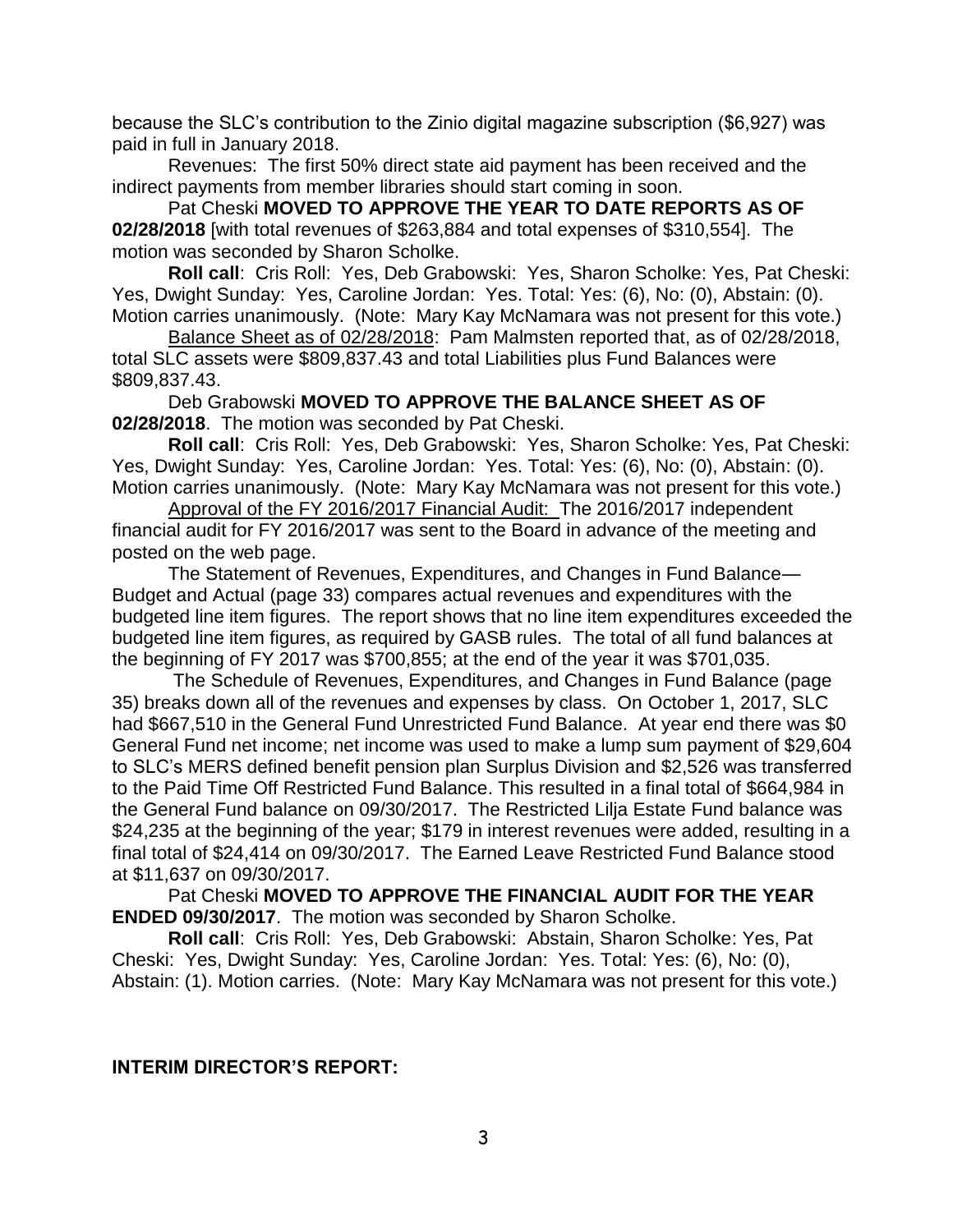- The Board of Directors of the Tahquamenon Area School and Public Library passed a resolution at its March 19, 2018 meeting that the library will be withdrawing from the Superiorland Library Cooperative effective 10/1/2018. Shawn noted that the Tahquamenon Library will also be withdrawing from the UPRLC shared integrated library system.
- The Tahquamenon Area School and Public Library has elected not to appoint a Board representative to replace former FY 2017/2018 voting Board member Greg Rathje, who resigned from the Board on February 2, 2018. The vote will pass to the next eligible library. Shawn said she will be contacting the directors of the libraries that are next in the rotation.
- The Network Administrator job position has been posted locally and at Northern Michigan University, Michigan Tech. University, the Mining Journal (print and online), Michigan Works, and the job board for the Wisconsin Library Association. Some applications have been received. The job posting will remain open until it is filled, but first consideration will be given to applications received by March 30, 2018.
- The full-time Database and System Administrator Assistant job description will be posted internally starting the week of March 26, 2018.
- Shawn Andary and Suzanne Dees, SLC's Erate coordinator, have been working with the EdTech Strategies Erate consultant. Suzanne has been training Shawn on Erate procedures for the three SLC libraries that are not part of the UPRLC Internet consortium.
- TV Whitespace equipment was supposed to have been delivered on March 9, however the shipment has been delayed.
- The U.P. Library for the Blind, now the Great Lakes Talking Book Advisory Outreach Center (GLTB), which is operated by the Superiorland Library Cooperative, was one of the beneficiaries of the estate of Victoria E. Wolf, a former U.P. Library for the Blind patron. On March 21, Shawn and GLTB staff member Lynn Buckland Brown met with some GLTB patrons to discuss ideas for possible projects. Ideas included recording local interest titles, BARD (Braille and Audio Reading Download) training, and Smartphone training for visually impaired people. Ken Miller, the former director of the Superior District Library, talked about the Sault Ste. Marie VIP (Visually Impaired People) group and discussed how groups could be formed in other areas. Shawn and Lynn have been working on a survey that they will send out to GLTB patrons.
- Jean Montgomery ordered 11 Arduino interactive electronics kits. She recently taught an Arduino class at the Escanaba Public Library; the class was very successful and The Escanaba Daily Press featured a front page article on the program.
- SLC staff member Jeremy Morelock has customized some of the Overdrive promotional materials; Shawn is looking at options for printing the materials.
- RIDES Task Force Update: The Task Force hired a consultant to conduct an assessment of the current RIDES delivery system and pricing structure; Midwest Collaborative for Library Services (MCLS) has received consultant's revised report and will be scheduling a Task Force meeting to review the report and make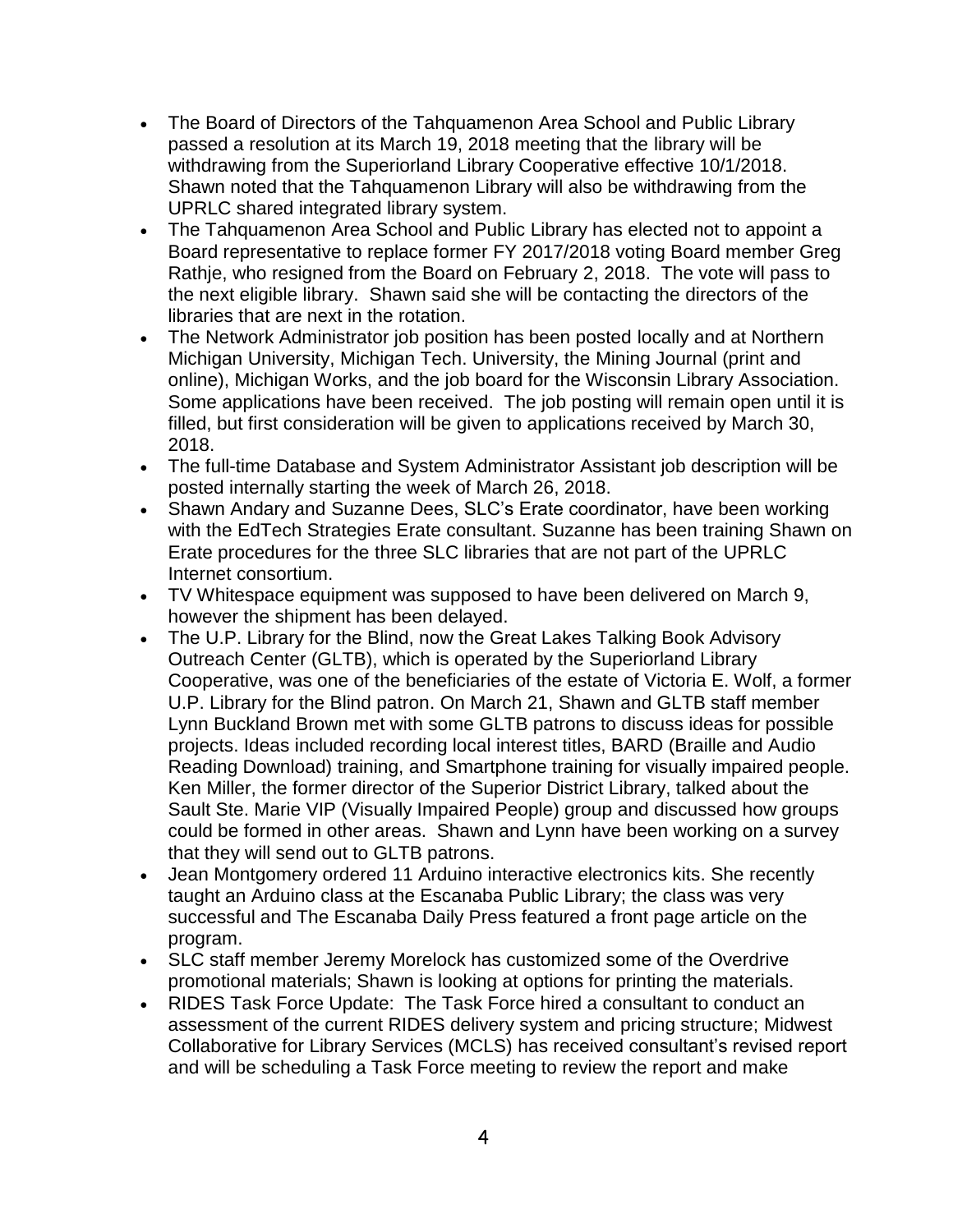recommendations. Shawn is a member of the Task Force and plans to attend the meeting.

 Upcoming Meetings/Conferences/Events: The next Cooperative Directors meeting is scheduled for April 13. Jeremy Morelock (SLC/PWPL) and Bruce MacDonald (PWPL) will be attending the COSUGI (Customers of SirsiDynix Users Group Inc.) conference in Atlanta from April 15 – April 18; Jeremy will also be attending a preconference training session. Shawn will be presenting training sessions on Workflows reports and cataloging at an April 20 staff in-service at the Superior District Library. The Rural Libraries Conference is scheduled for April 30 – May 2, 2018; Shawn noted that Rural Libraries will be further discussed as an agenda item under "New Business".

# **COMMITTEE REPORTS:**

Advisory Board of Librarians Report: Megan Buck, the Chair of the Advisory Board of Librarians (ABL) reported. The ABL met on March 20, 2018. The ABL received committee reports, including updates from the SLC Personnel and Finance committees. ABL members were reminded that SLC is offering a \$250 conference stipend that can be used to offset Rural Libraries Conference expenses. Attendees discussed ride sharing opportunities for attending training and conferences and shared thoughts on Overdrive digital book promotional materials; they also talked about upcoming events at their libraries. Megan added that the ABL meetings are a wonderful opportunity to "bounce" things off of each other and she encouraged all library directors to attend.

SLC Programming Committee: Committee Chair Dion Mindykowski reported that the committee tried to book a children's program, Drummunity, however the program was already booked for the summer. The committee is working on options for author Steve Hamilton for the fall; he will be promoting his new book.

UPRLC Planning Committee: Megan Buck, the Chair of the UPRLC Annual Meeting Committee, reported that the UPRLC Annual Meeting will be held on September 25<sup>th</sup> and September 26<sup>th</sup> at Bay College in Escanaba. Megan said that plans are progressing well. Programming will focus on technology; keynote speakers, Dr. Michael Stevens, and author Fred Stonehouse, have been confirmed. David Votta from MCLS will be facilitating a Community Engagement Roundtable; the committee will be sending out a survey to determine the best time to schedule the presentation. Megan added that the committee will soon be sending out "save the date" announcements and calls for proposals for breakout sessions.

#### **OLD BUSINESS:**

Proposed Bylaws SLC Bylaws Changes: At the February 23, 2018 regular meeting, the Board had discussed the Advisory Board of Librarians proposed changes to the bylaws and agreed to include both proposed changes as agenda items for the current meeting. The two proposed changes were discussed.

**(1)** *Article II, Section 1, Regarding eligible appointees*: The ABL recommended that the phrase "who is not an employee of a member public library" be removed from Article II, Section 1 of the bylaws. This would allow library boards to appoint either a lay person or a library employee to the SLC Board of Directors. Dwight Sunday **MOVED TO CHANGE ARTICLE II, SECTION 1 OF THE SLC BYLAWS REGARDING ELIGIBLE**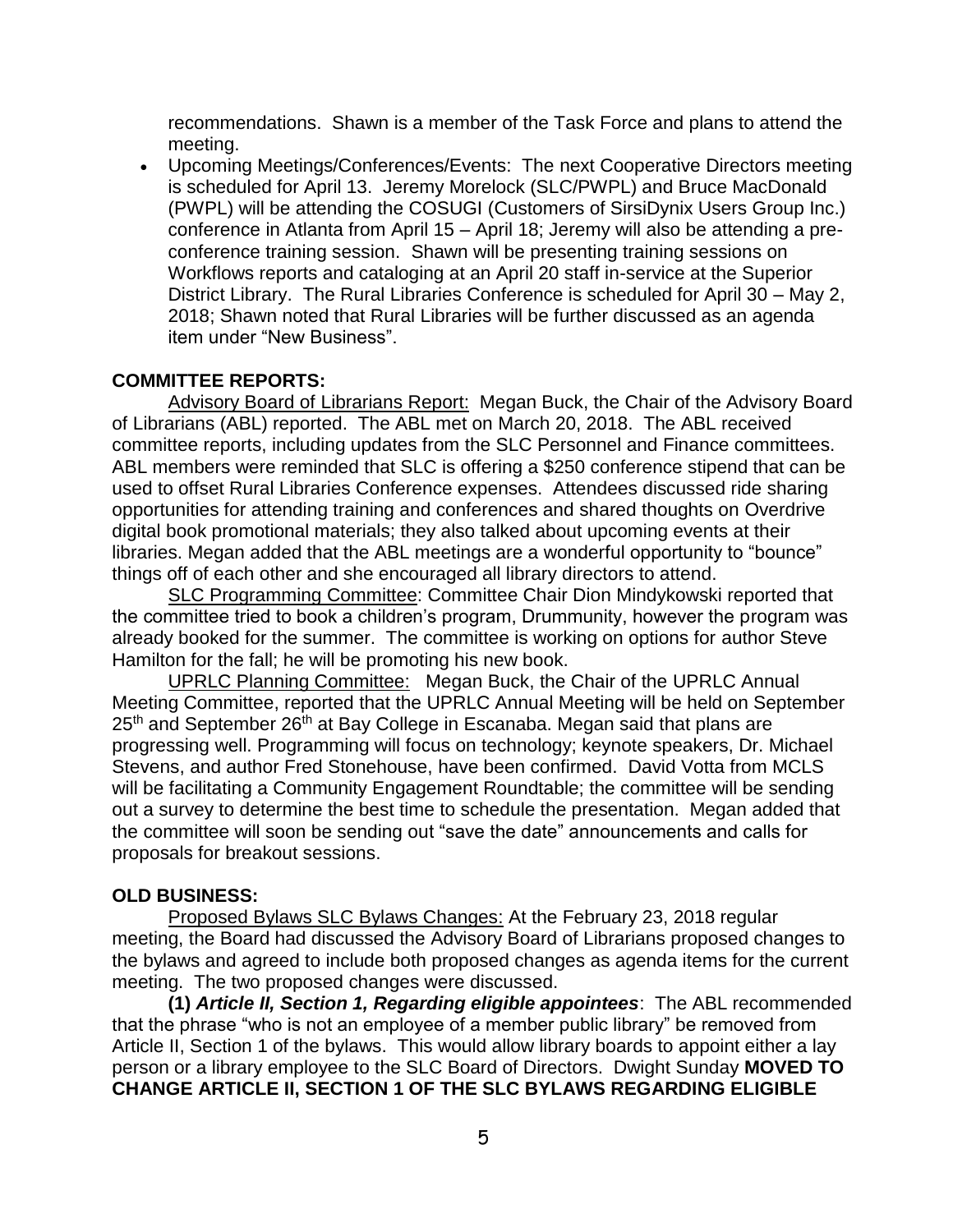**BOARD APPOINTEES AS PROPOSED**; the motion was seconded by Deb Grabowski. Following the motion, there was considerable discussion regarding the proposed change.

Board Member comments: Pat Cheski and Sharon Scholke agreed that they would vote "No" on this proposal because library directors are busy with their own jobs and a lay person who is not an employee of the library would be freer to speak. Pat added that the SLC Board needs to assure that library directors continue to have a voice on the Board. Cris Roll asked if the community was asked about this proposed change; Deb Grabowski and Lynn Wiercinski both replied that their local library boards had discussed the issue. Deb Grabowski stated that she supported the proposed change. Tina Graber commented that there have been changes in recent months: the Advisory Board of Librarians is meeting on a regular basis and new parameters are in place for how the SLC Board is conducting business. Tina suggested that the current situation be given more time to work and the issue be considered again next year. Tina added that member library boards need to make a concerted effort to find a lay representative.

Library Director Comments: Megan Buck commented that she agreed with Pat Cheski that the ABL voices on the Board have been a positive change. She said that there has been some concern expressed that library directors might be biased toward the interest of their own libraries; however Megan noted that, in her experience, library directors have displayed a great deal of professionalism and have considered the best interests of the cooperative as a whole; Megan added that lay people could be biased as well. Megan reminded everyone that the ABL conducted a survey of library directors and 6 library directors (20% of respondents) indicated that they had been unable to recruit a board representative; 16 out of 30 respondents indicated that they would support allowing library directors to serve on the SLC Board. Lynn Wiercinski said that her Board representative, Patti Jahn, feels strongly that library directors should not serve on the Board. Lisa Waskin commented that, based on the ABL survey results, library directors want to have the option to serve on the board and that this change would be in the best interest of the cooperative; she said she would like to continue to have a lay person serve as her library's representative, however she would like to have the option to serve in an emergency situation. Andrea Ingmire commented that this change to the Bylaws might be preemptive. She noted that there has not been a lot of small library participation on the ABL and that the ABL should first try to get more small libraries involved and then reconsider this proposal at a later time.

SLC Staff Member Comment: Pam Malmsten commented that she has worked for SLC for many years and has never witnessed any local library-biased behavior among either library directors or lay board members. She said that she supports the proposed change since some library directors have indicated that they have been unable to find a lay person to represent their libraries on the SLC Board.

**Dwight Sunday made A MOTION TO TABLE CONSIDERATION OF PROPOSED CHANGES TO THE SLC BYLAWS REGARDING ELIGIBLE BOARD APPOINTEES.** The motion was seconded by Deb Grabowski.

**Roll call**: Mary Kay McNamara: Yes; Cris Roll: No; Deb Grabowski: Yes, Sharon Scholke: Yes, Pat Cheski: Yes; Dwight Sunday: Yes; Caroline Jordan: Yes. Total: Yes: (6), No: (1), Abstain: (0). Motion carries.

**(2)** *Article II, Section 1, Regarding Vote Distribution:* The ABL recommended that representative groups of all class sizes receive the same number of votes: 3 votes for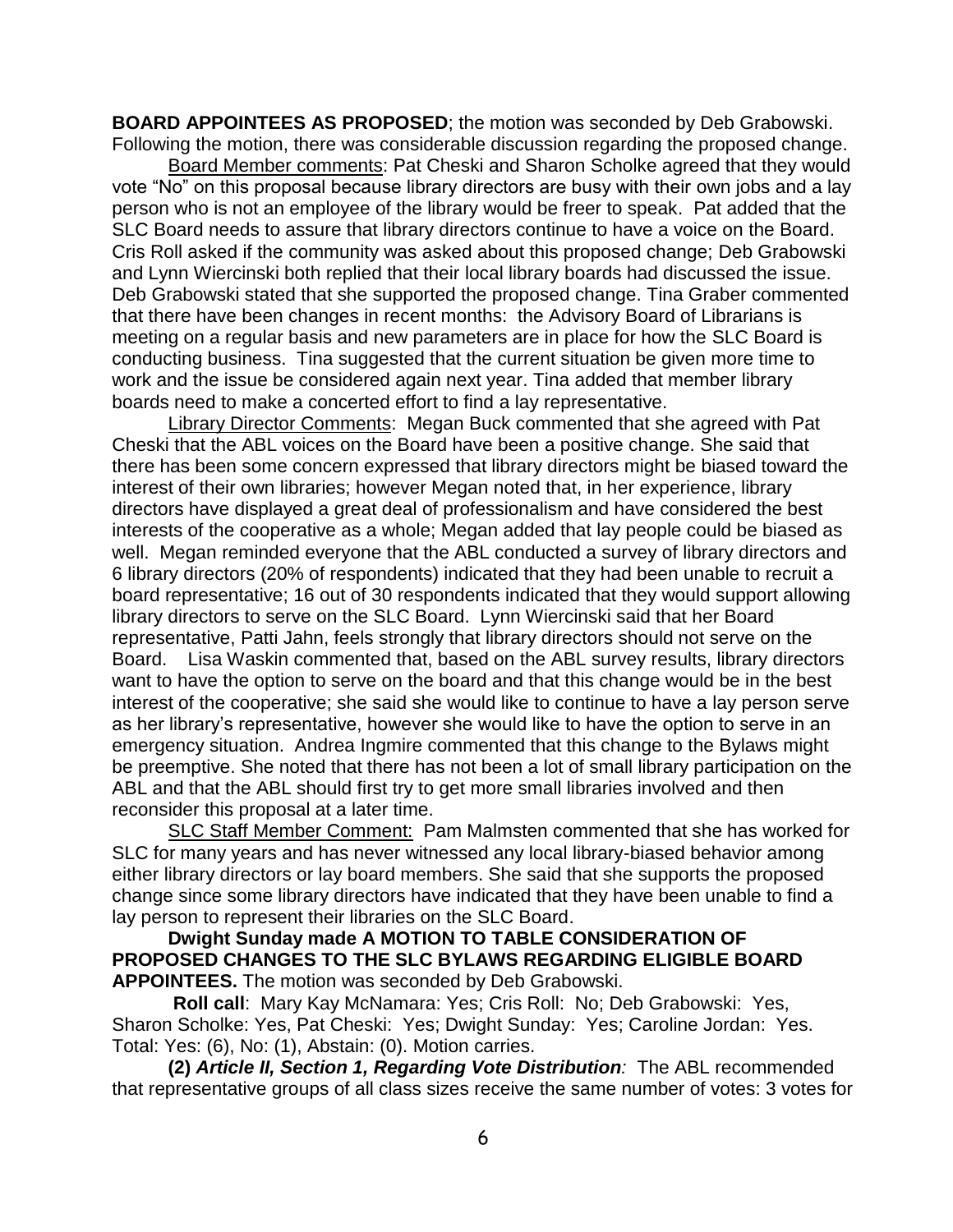group 1 (Class I libraries), 3 votes for group 2 (Class II and III libraries), and 3 votes for group 3 (Class IV and V libraries). Currently group 1 has 2 votes, group 2 has 3 votes, and group 3 has 4 votes. The 4-3-2 split was based on the rationale that the number of voting representatives should be based on population density; thus the larger libraries were allocated more votes. Shawn noted that, according to the SLC Bylaws, if the allocated number of voting members cannot be filled within a group then the vote goes to the next larger group until all 9 voting positions are filled.

Deb Grabowski **MOVED TO CHANGE ARTICLE II, SECTION 1 OF THE SLC BYLAWS REGARDING VOTE DISTRIBUTION AS PROPOSED**; the motion was seconded by Sharon Scholke. Following the motion, there was considerable discussion regarding the proposed change.

Board Member Comments: Pat Cheski commented that the larger libraries should have more votes because they serve the majority of the people that the cooperative serves. Pat added that, even if small libraries can't find a voting representative, the library directors should attend the SLC Board meetings. Caroline Jordan commented that if the representatives from small libraries had more of a chance to be voting members they may be more inclined to be active participants on the Board; Sharon Scholke said that as many board representatives as possible should have a chance to be voting members.

Library Director Comments: Megan Buck said that the ABL survey indicated that 20 of 30 respondents (66%) were in favor of the 3-3-3 voting distribution; 1 voted "no" and 9 had no opinion. Megan commented that the larger libraries are already very active so their voices are being heard, however if the small libraries are given more of a chance to have voting representatives on the Board it may be easier for them to attract SLC board representatives. Megan added that the idea of the cooperative is to have equal representation and an equal playing field; this is especially important to small libraries since they have limited budgets.

**Roll Call**: Mary Kay McNamara: Yes; Cris Roll: Yes; Deb Grabowski: Yes, Sharon Scholke: Yes, Pat Cheski: No; Dwight Sunday: Yes; Caroline Jordan: Yes. Total: Yes: (6), No: (1), Abstain: (0). Motion carries.

MERS—SLC Negative Response Letter: Shawn reported that the Personnel and Finance Committees had agreed that SLC's attorney should be asked to draft a "negative response" letter to MERS regarding SLC's understanding of the eligibility of SLC employees to participate in SLC's MERS defined benefit pension plan. Shawn said that the letter was prepared by the attorney and Shawn mailed it to MERS; a return receipt from MERS has been received. Shawn and Pam Malmsten also recently met with MERS representatives Terra Langham and Tammy Marier to discuss options for retirement plans, including defined benefit and defined contribution options. MERS had already provided a projection of costs for closing the defined benefit plan and enrolling all new hires in a defined contribution plan; they will also be providing a normal cost calculation for removing the cost of living rider and early retirement (age 55) riders from the defined benefit plan.

Cooperative Director Position: Shawn reported that the Cooperative Director job description has been updated and edited as was agreed at the March 9 Special Board meeting. Pat Cheski noted that the "equal opportunity employer" statement needed to be added at the bottom of the job description.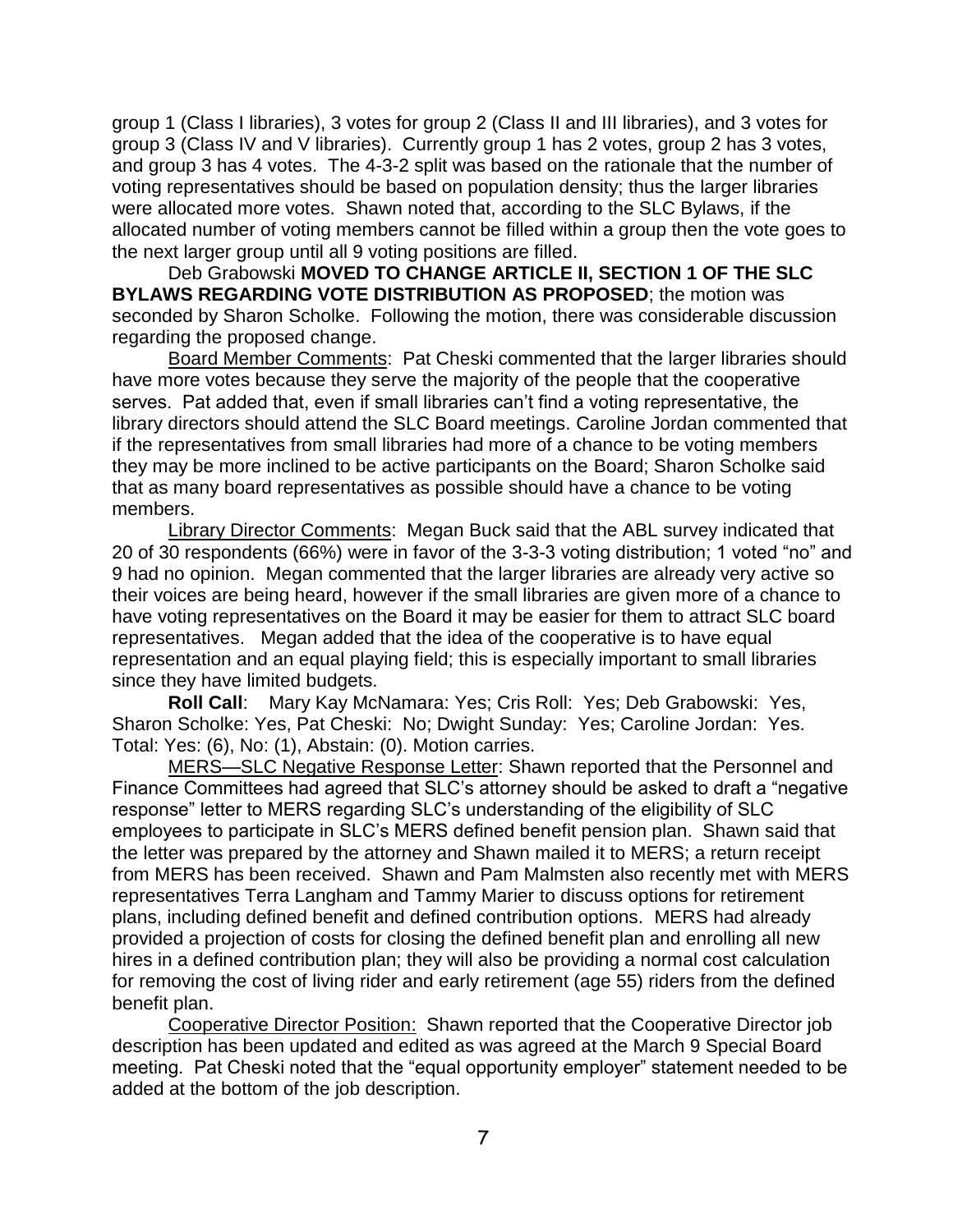Deb Grabowski **MOVED TO APPROVE THE COOPERATIVE DIRECTOR JOB DESCRIPTION WITH THE ADDITION OF THE "EQUAL OPPORTUNITY EMPLOYER" LANGUAGE"**; the motion was seconded by Pat Cheski.

**Roll call**: Cris Roll: Yes, Deb Grabowski: Yes, Sharon Scholke: Yes, Pat Cheski: Yes, Dwight Sunday: Yes, Caroline Jordan: Yes. Mary Kay McNamara: Yes. Total: Yes: (7), No: (0), Abstain: (0). Motion carries unanimously.

The posting of the job description was discussed. The SLC Personnel Policy Manual states that the job opening has to be listed in local, state, and national publications; the Policy Manual specifically lists some of the publications. Shawn presented options and costs for posting. The posting options, the time frame for the posting, and the application due date, were discussed.

Pat Cheski **MOVED THAT THE JOB OPENING BE POSTED INTERNALLY; ONLINE AT AMERICAN LIBRARIES, THE MICHIGAN LIBRARY ASSOCIATION JOB LINE, THE MICHLIB-L JOB BOARD; AND ON THE UPRLC ALS AND SLC EMAIL GROUP LISTS FOR THE PERIOD OF MARCH 26 – APRIL 16, 2018, WITH AN APPLICATION DEADLINE OF APRIL 16, 2018**; the motion was seconded by Sharon Scholke. [Note: Shawn said she would also check on posting the job on the Wisconsin Library.] There was no further discussion on the motion.

**Roll call**: Cris Roll: Yes, Deb Grabowski: Yes, Sharon Scholke: Yes, Pat Cheski: Yes, Dwight Sunday: Yes, Caroline Jordan: Yes. Mary Kay McNamara: Yes. Total: Yes: (7), No: (0), Abstain: (0). Motion carries unanimously.

#### **NEW BUSINESS**:

Rural Library Conference 2018: The 2018 Loleta Fyan Small and Rural Libraries Conference will be held at the Grand Traverse Resort from April 30 to May 2, 2018. Each SLC member library (including branches) is eligible to receive a stipend of up to \$250 to offset costs for attendance at the conference. Shawn reminded SLC Board members that there is also money in the budget for Board members to attend the conference. The registration deadline is April 1.

Schedule for Upcoming SLC Board Meetings: The next SLC Board meeting is scheduled for April 27, 2018. After discussion, it was agreed that the next meeting after the April meeting would be scheduled for June 8, 2018. It was also agreed that the Personnel Committee would meet soon after April 16 to review the Director position job applications.

Nomination/Election SLC Chair: John Schaeffer, formerly the Board Chair, resigned from the SLC Board on March 17, 2018 due to medical reasons.

Sharon Scholke **NOMINATED CAROLINE JORDAN TO SERVE AS THE SLC BOARD CHAIR;** Pat Cheski seconded the nomination. Caroline Jordan called for nominations three times. Pat Cheski **MOVED TO CLOSE THE NOMINATIONS FOR BOARD CHAIR;** the motion was seconded by Sharon Scholke.

**Roll call**: Cris Roll: Yes, Deb Grabowski: Yes, Sharon Scholke: Yes, Pat Cheski: Yes, Dwight Sunday: Yes, Caroline Jordan: Yes. Mary Kay McNamara: Yes. Total: Yes: (7), No: (0), Abstain: (0). Motion carries unanimously

The Board discussed the Vice-Chair position since former Vice-chair Caroline Jordan was elected as the Board Chair. It was agreed that the nomination and election of